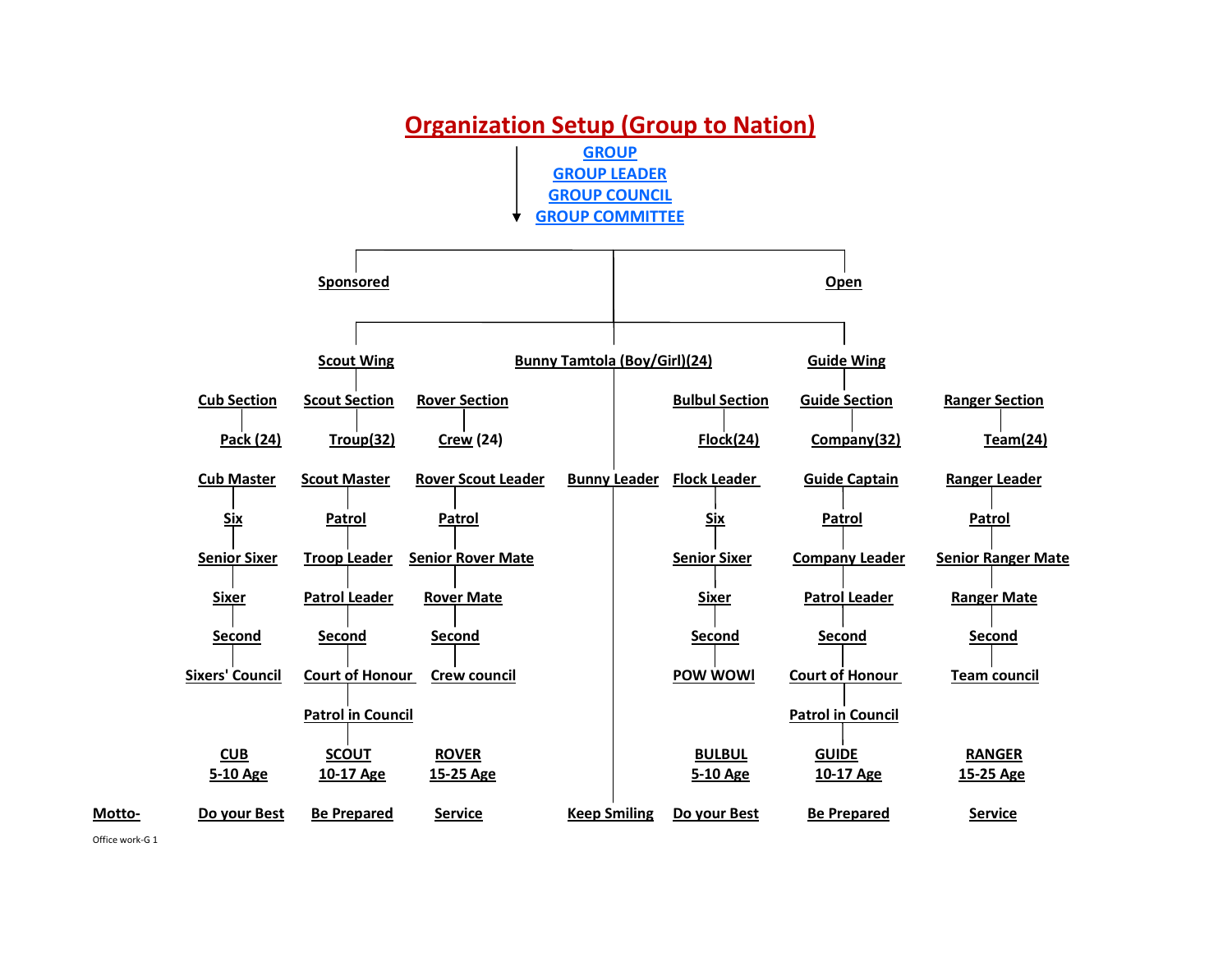

## **Bharat Scouts and Guides Local Association**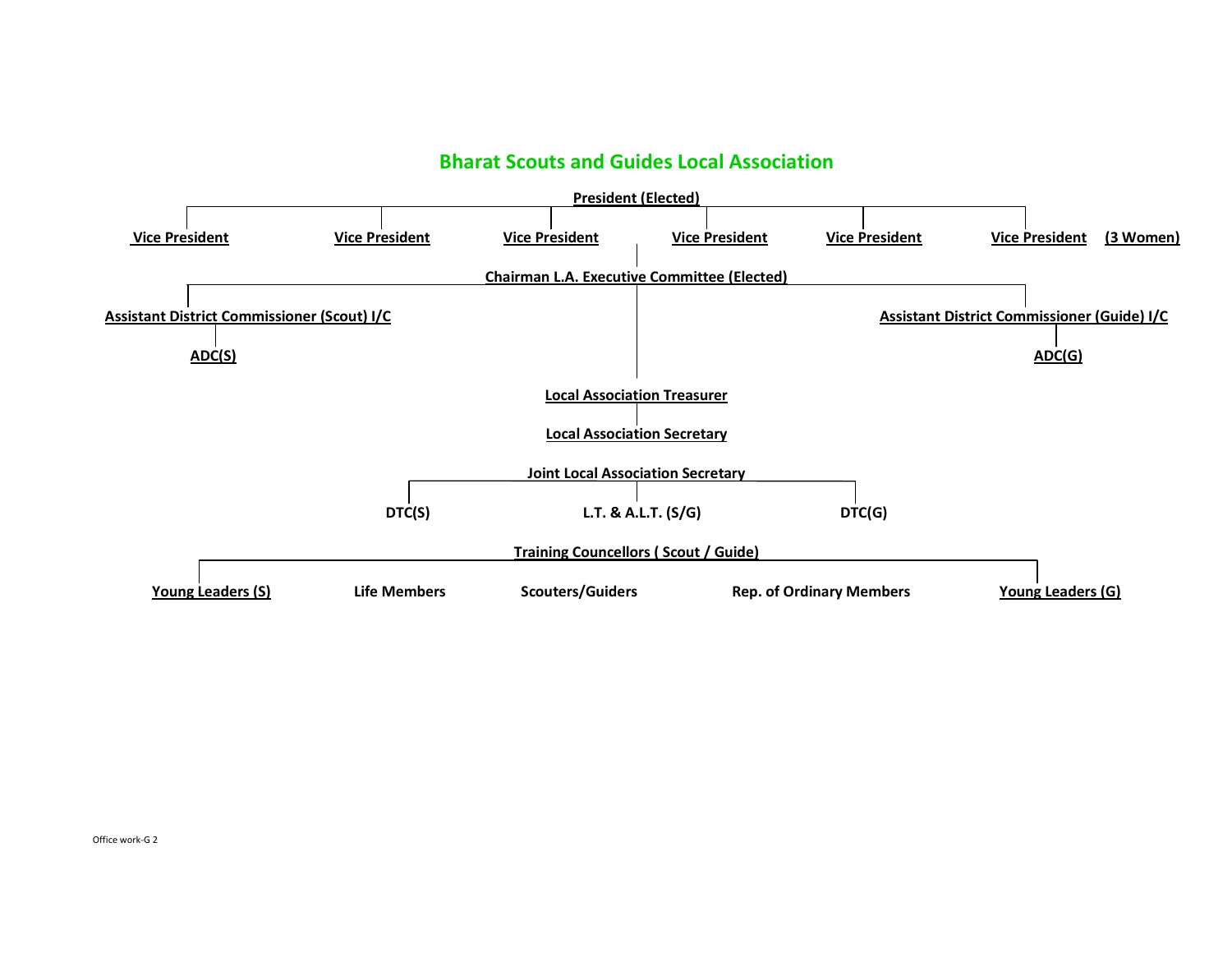

### **Bharat Scouts and Guides Divisional Association**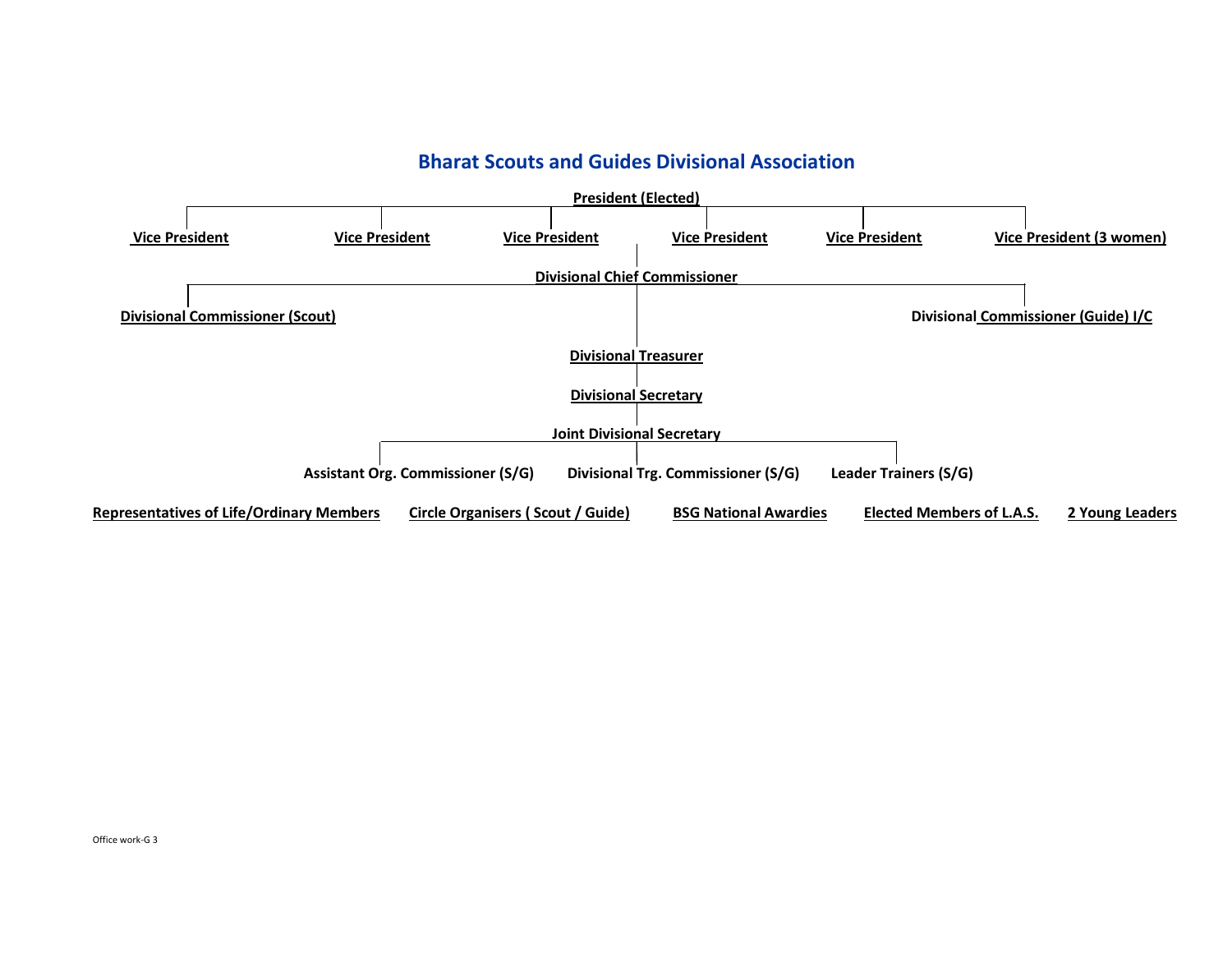

### **Bharat Scouts and Guides State Association**